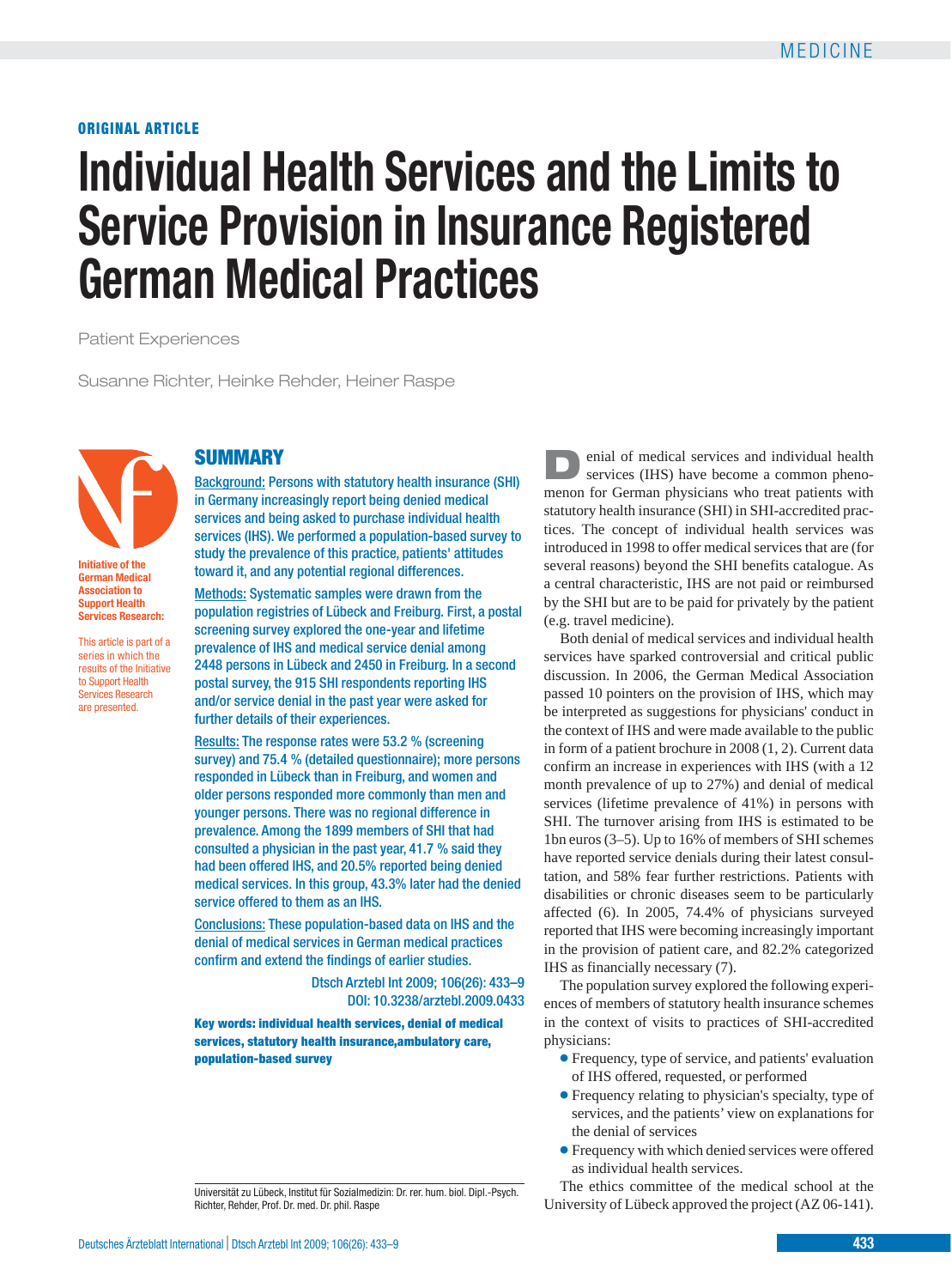# MEDICINE



Proportion of patients consulting a medical specialist offering IHS or requesting such services in the preceding 12 months (100 % corresponds to the number of SHI-insured respondents who consulted a specialist in the preceding months; multiple mentions possible)

## **Method**

The authors extracted systematic random samples with set parameters from the population registries of Lübeck and Freiburg im Breisgau (inclusion criteria: age 20–79 years, main residence Lübeck/Freiburg, German nationality). Address, age and sex were also recorded.

#### **Development of the questionnaire**

The questions were based on existing studies of IHS and limits to health service provision. Since no standardized instruments were available to capture both phenomena, the authors developed their own instrument and validated this by using cognitive interviews and postal pre-tests.

Both techniques elucidate different problems with regard to the items and are complementary approaches (8).

IHS were defined as additional medical services that are not reimbursed by the statutory health insurers and therefore have to be paid for by the patients themselves (for example: "Which additional services that required payment from you directly were you offered in doctors' practices in the past 12 months, and which ones did you explicitly request?").

The authors defined service denial as services or prescriptions that patients did not receive from their

physicians, although they subjectively needed these (for example: "Which of these doctors did not offer you medical services in the past 12 months that you would have needed?").

### **Two-stage written survey**

After the pretests, 2448 patients in Lübeck and 2450 patients in Freiburg received a screening questionnaire in the first stage of the survey study in February 2007, followed by a maximum of two reminders at two week intervals. The questionnaire captured sociodemographic information, as well as lifetime and 12 month experiences with IHS and service denials in insurance registered German medical practices. To estimate systematic bias in response behavior, the authors deployed two strategies: firstly, 82 randomly selected non-respondents were contacted via telephone interview and asked about their experiences. Moreover, the second reminder of the screening questionnaire was used to collect on a separate page potential reasons for a lack of willingness to participate (data not shown).

All screening participants who had consulted a physician in the preceding 12 months and reported experiences with IHS or denial of medical services were sent a detailed questionnaire about individual health services or denial of medical services, followed by a maximum of two reminders at two-week intervals (April to May 2007). Participants who reported experiences in both areas were sent both detailed questionnaires.

#### **Statistics**

The study is primarily descriptive and explorative; for this reason we did not adjust for multiple testing. Regional differences were calculated by using the Chi square test (nominal scale data) and t-tests for independent samples (interval scale data) with a probability of error of  $\alpha$  = 0.05. We used SPSS 15.0 to analyze the data.

#### **Results**

#### **Screening survey**

Altogether 2606 of the 4898 individuals who had received an invitation participated, which equals 53.2%. The willingness to participate was greater in Lübeck than in Freiburg (n = 1422, 58.1% versus n = 1184, 48.3%; Chi square  $= 46.9$ ; p<0.001). More women were willing to participate than men (n = 1451, 56.1% vs n = 1155, 49.9%; Chi square = 18.8; p<0.001). Respondents were a mean 4 1/2 years older than non-respondents (mean age 49.4 years, standard deviation  $[SD] = 16.3$  vs mean age 45.0 years,  $SD = 16.6$ ;  $t = 9.4$ ;  $p < 0.001$ ).

Of all 2606 screening participants, 2568 reported their health insurance status: 2120 (82.6%) were members of an SHI scheme, 322 (12.5%) were completely privately insured, and 126 (4.9%) were insured in other schemes. The following evaluations relate exclusively to the 2120 participants who were members of SHI schemes.

52.3% (n=1072) had at least once been offered IHS or had requested these, and 26.2% (n=550) reported having experienced denial of a requested or expected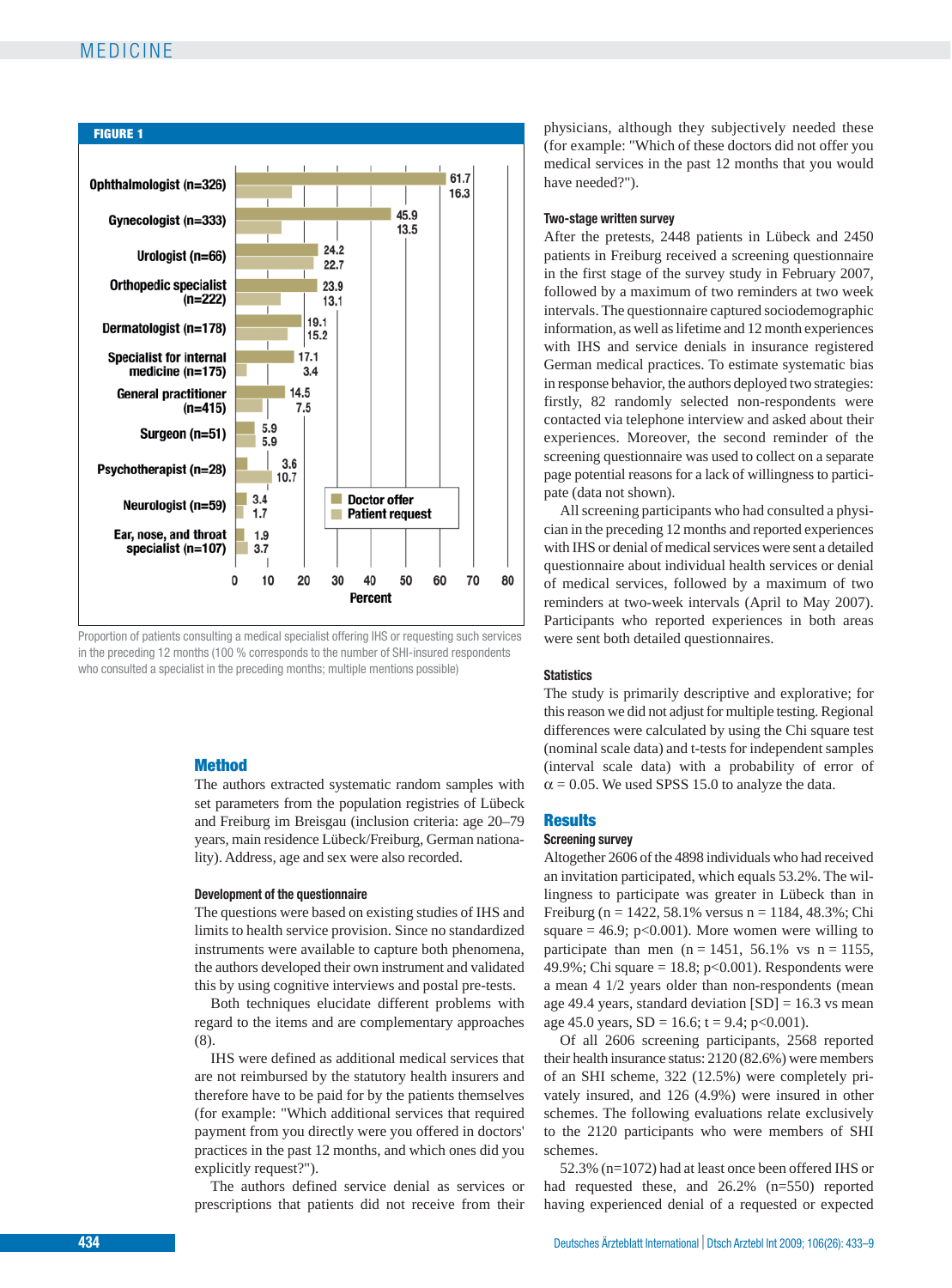# MEDICINE

medical service at least once. In the preceding 12 months, 1899 (89.6%) had consulted an SHI-accredited doctor (i.e., excluding dentists and exclusively private doctors). Of these, 41.7% reported having been offered IHS in the context of these consultations, or requesting these themselves. 20.5% reported having experienced service denials. Altogether 915 participants who were members of statutory insurance schemes were affected; 28.2% ( $n = 535$ ) had been offered IHS or requested these themselves,  $7.3\%$  (n = 138) had experienced service denials, and  $12.7\%$  (n = 242) reported experiences with both phenomena. These 915 participants received detailed questionnaires in the mail.

# **Detailed survey**

Of 915 members of statutory health insurance schemes, 690 (75.4%) participated in the second stage of the survey. Of these, 452 had experience only of individual health services, 89 only of denial of services, and 149 of IHS as well as service denials. The following analyses are therefore based on 601 detailed questionnaires on IHS and 238 detailed questionnaires on service denials.

# **Experiences with individual health services**

Primarily ophthalmologists and gynecologists had offered IHS; more than 60% of all members of statutory health insurance schemes who had consulted an ophthalmologist within the preceding 12 months had been offered IHS *(Figure 1)*.

The commonest procedures offered were measurements of intraocular pressure and ultrasonography *(Figure 2)*. Patients initiated IHS far less often *(Figure 1)*. For this reason, information requests about IHS mainly related to prescriptions of medical drugs/remedies/devices, blood/laboratory tests, and travel medicine services *(Figure 2)*.

With regard to the German Medical Association's 10 pointers on the provision of IHS, the picture is varied. Just under 90% of study participants reported, for example, that they had received information about the benefits and costs of the service. Only 45% reported having received information on potential risks. *Figure 3* summarizes the data.

# **Experiences with denial of medical services**

Members of SHI schemes who had consulted an orthopedic specialist, primary care physician, or doctor for ear, nose, and throat medicine in the preceding 12 months proportionally reported the highest instances of denial of medical services *(Figure 4)*. The services that were denied concerned mainly remedies  $(n = 113,$ 52.1%) or medications  $(n = 102, 47.0)$ , and, more rarely, rehabilitation ( $n = 18, 8.3\%$ ) and devices ( $n = 13$ , 6.0%). In most cases, the physicians explained the denial of medical services with lack of coverage by statutory health insurance providers; the patients often suspected a depleted practice budget *(Figure 5)*. Only one quarter of patients reported being understanding of the doctors' explanation.  $43.3\%$  (n = 94) of patients were offered the denied medical service as an IHS *(Figure 6)*.



IHS offered by physician, requested by patient or actually provided in the preceding 12 months (100% relates to 601 surveyed participants)

# **Discussion**

# **Strengths of the study**

Compared with earlier studies, the current study differentiates more comprehensively between offer and request for individual health services. The authors asked for IHS that had actually been purchased, aims, appraisal, and adverse effects. Further, the data permit for the first time conclusions about the relative frequency of IHS and denial of medical services that are specific to medical specialties. Collecting data on the combination of denial of medical services with a simultaneous or later offer of IHS is also a new approach. The study did not require prior knowledge of IHS and denial of medical services. To clarify the definitions for patients and to validate the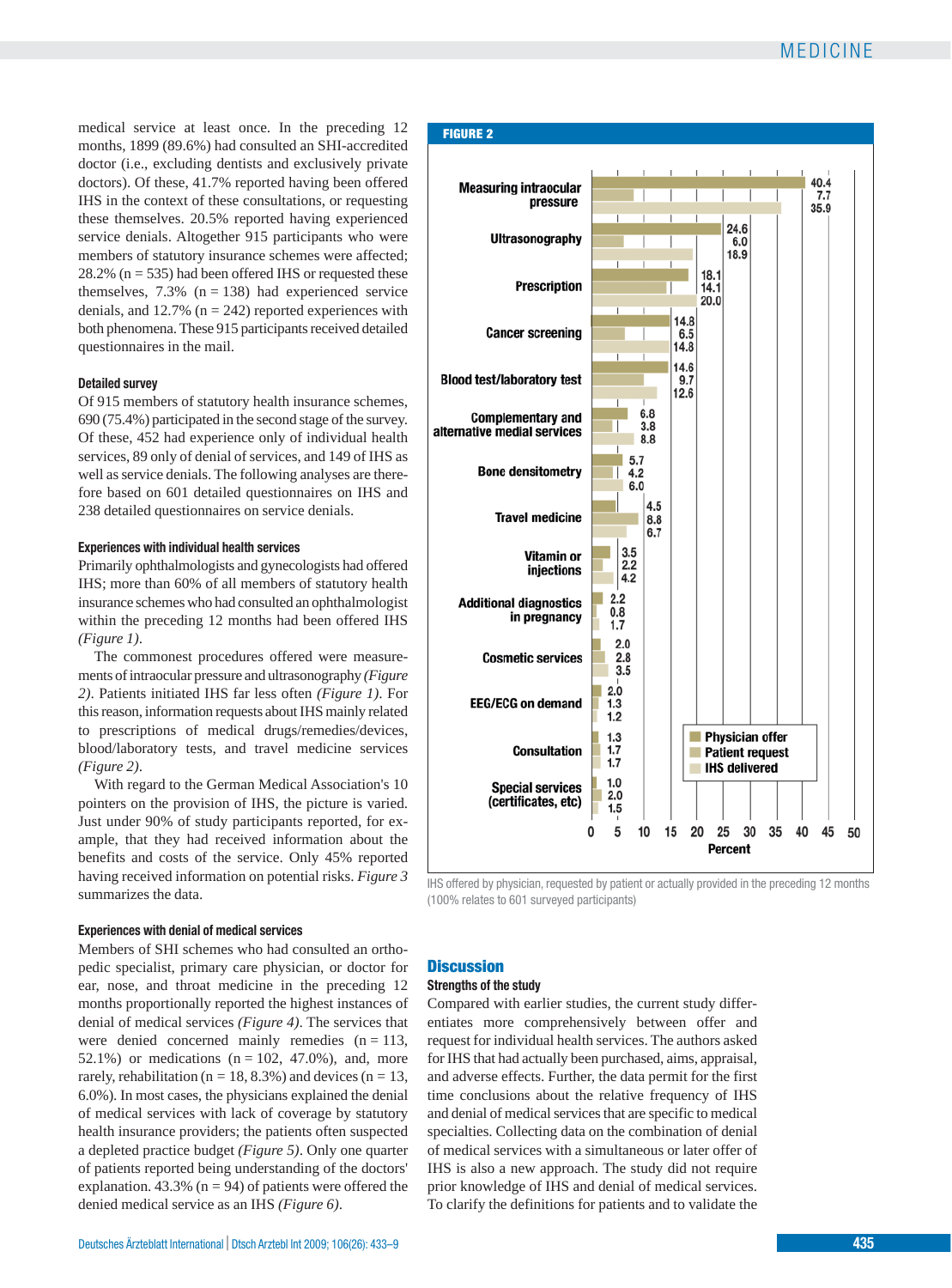# MEDICINE





Proportion of patients consulting a specialty physician who experienced denial of services in the preceding 12 months (100% correspond to the number of members in statutory health insurance schemes who had consulted a specialist physician in the preceding months; multiple mentions possible)

Assessment of IHS delivered; percentages relate to the number of valid responses (n) of 601 survey participants; dark=positive aspects, light: negative aspects

> instruments we used cognitive interviews and postal pre-tests in developing the questionnaires.

#### **Limitations of the study**

The wide range of IHS has resulted in a situation whereby individual subject areas can be operationalized within questionnaires only to a limited degree if at all (for example, assessing the benefits of an individual health service). Further aspects can be captured only in a relatively unspecific manner in the context of a questionnaire. Collecting data on the aims, reasons for, and assessments of how and why the IHS were delivered is not possible for individual services. Further, it needs to be borne in mind that the data reflect patients' perceptions and cannot be assessed with regard to their objective appropriateness or evidence base (for example, patients' estimates of the length of time given to think about the service, trustworthiness of the IHS, or statements relating to information about risks and benefits). Positive bias owing to a tendency to reduce cognitive dissonances is thus possible for the directly prompted subjective assessments. Although the questionnaires were developed by means of cognitive interviews and postal pre-tests, the reliability and validity of the instruments have not been fully clarified. The results of the study merely reflect a momentary snapshot from spring 2007.

IHS are defined inconsistently in the literature. Therefore, data from different studies are comparable to a limited degree only. When interpreting results obtained through statistical inference it needs to be considered that because of the primarily descriptive character of this study, no adjustments were made for multiple testing. In the context of the screening survey (response rate 53.2%), selection bias cannot be excluded. The nonresponse analysis, which was restricted to age, sex, and region, indicates limited representativeness of the screening survey. Similar experiences are known from other epidemiological studies, for example in the context of population surveys about back pain (9). To assess non-response bias, the authors conducted postal and telephone follow-up interviews with the non-respondents. The results indicate a potential overestimation of the 12 month prevalence of IHS in the postal screening survey (telephone follow-up 30.4%, postal screening survey 41.7%). The experiences with denial of medical services, however, were equally common in telephone follow-up and screening survey (telephone follow-up 19.6%, postal screening survey 20.5%).

## **Individual health services**

The lifetime prevalence and the 12 month prevalence of IHS in members of SHI schemes were 52% and 42%. In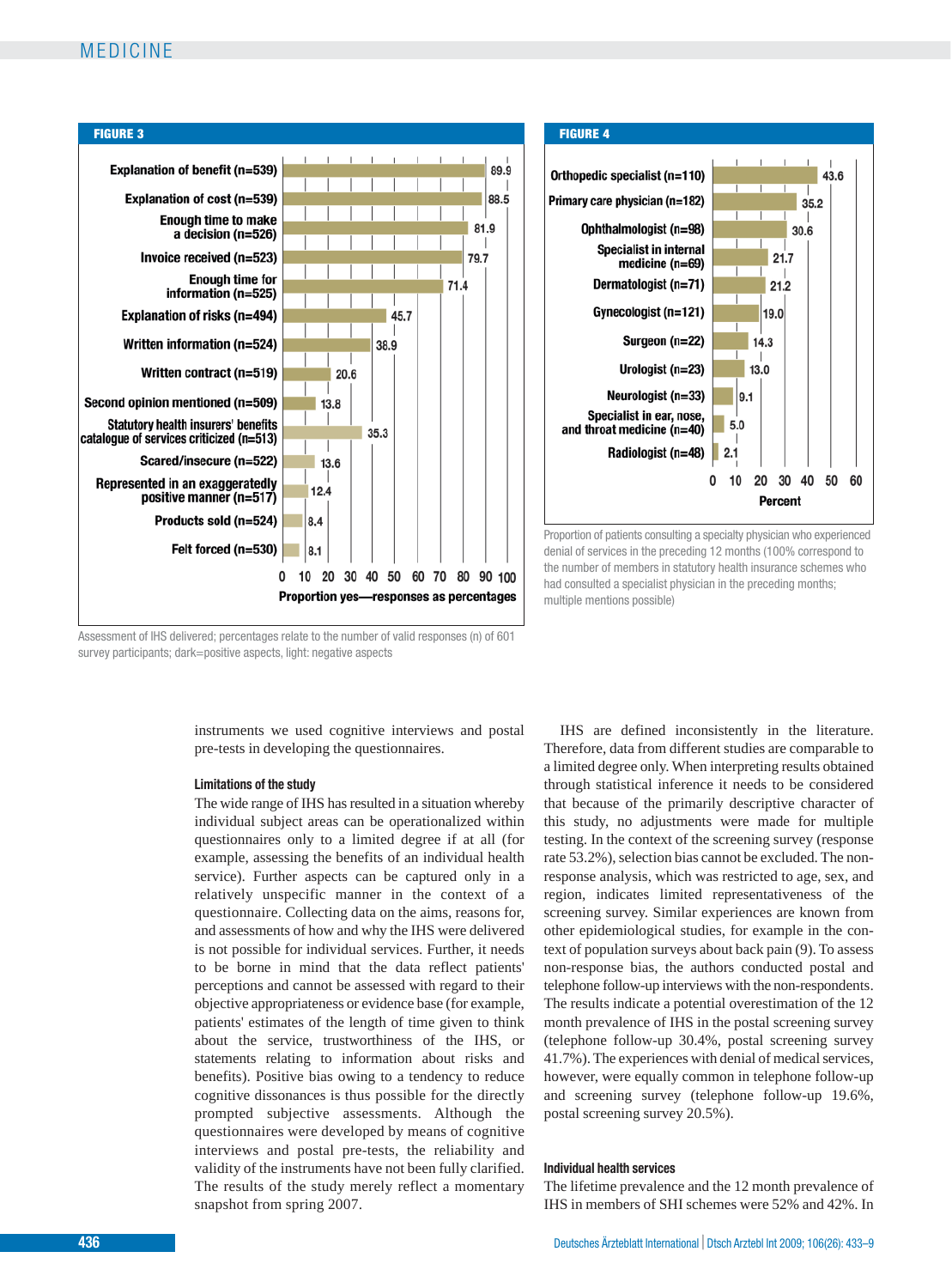50



Explanations given by doctors and patients for denial of medical services (100% relates to 238 survey participants)

the studies of the Scientific Institute of the AOK (a large general statutory health insurance company), only a quarter of SHI scheme members  $(n = 3000)$  reported being offered or billed for medical private services in the preceding 12 months. In contrast to our study, however, these prevalence estimates related to the total number of members of SHI schemes, not those who consulted their doctor in the time period under consideration (4, 10). With regard to the medical specialties and the type of offered/requested individual health services, the current study data are similar to those of earlier surveys (4, 10, 11). The assessment of the provision of additional services follows the 10 pointers from the German Medical Association (1). These were made available to the general public as a patient brochure only after we conducted our study (2). This study for the first time operationalized the stipulated requirements, whereas earlier surveys were restricted to few partial aspects (4, 10). With regard to 2 items on the list, the German Medical Association points out the fundamentally separate provision of IHS and services under SHI schemes, and points out the need for quality assurance and adherence to limits of expertise. In our opinion, patients are generally able to judge these factors only to a limited extent; for this reason these aspects were not captured in our study.

With regard to the positive aspects in doctors' provision of additional services, most members of statutory health insurance schemes report having had the benefits and costs of such additional services explained to them. Further, most of the survey participants had enough time to gather information about IHS (71%) or to decide in favor of or against IHS (81%), which is consistent with the requirement of appropriate provision of information and enough time for patients to think things through. Almost 80% had received an invoice after treatment had been completed.

Deficiencies transpired mainly with respect to explanations of risk, written information, written treatment contracts, and the advice that a second opinion might be sought. About one third of patients reported that the doctor criticized the services provided by the SHI while explaining additional services, or that s/he had represented the additional services in a very positive light, which is not consistent with factual provision of information and trustworthy advice. In contrast to the range of permitted services, additional products were sold in the context of the individual health service offer in individual cases. The rule of trustworthy advice seemed not to be met in only a few instances; some participants felt scared or insecure when faced with IHS, or forced to accept the service. For all aspects, the open question remains of possible discrepancies between subjective and objective appropriateness and trustworthiness. This question cannot be answered by means of postal surveys.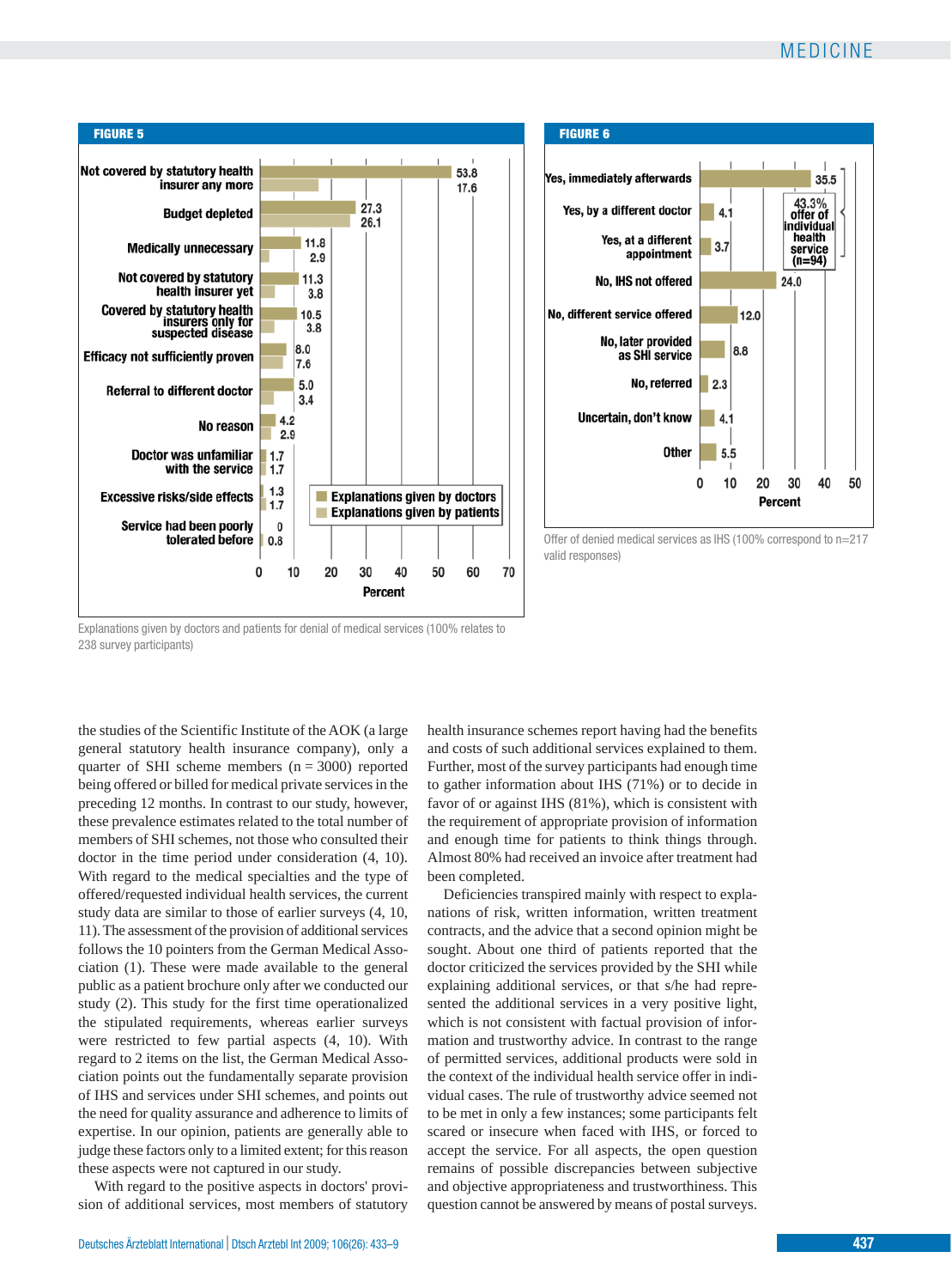#### **Denial of medical services**

Among the members of an SHI scheme who had consulted a physician in the preceding 12 months, 20.5% reported having experienced a denial of medical services in the consultation. Earlier surveys have yielded an inconsistent picture (12, 13).

Among those SHI members who had consulted specialty doctors in the preceding 12 months, patients reported experiencing denial of medical services most often for orthopedic specialists, ophthalmologists, and dermatologists. Altogether, the declarations from doctors and patients that are captured in our study seem to reflect the breaks and changes in the health reforms, for example, the capping of particular medical prescriptions, and the restrictions to the list of services covered by the statutory health insurers. In other surveys, patients as well as doctors gave financial, rather than medical, reasons for denying a service (12, 14).

## **Combination of denial of medical services and individual health services**

Of those persons with SHI who reported a denial of medical services for the preceding 12 months, 43.3% were offered the denied services mostly immediately afterwards as individual health services. Of the 94 members of statutory health insurance schemes who were offered a denied service as an individual health service, about two thirds agreed to actually having the individual health service delivered. In this regard, our study provides detailed data for the first time. The literature thus far has provided only one insight: doctors offered denied medications later at private expense to up to a third of statutory health insurance scheme members (15).

#### **Outlook**

Owing to the wide range of potential medical services, some aspects of IHS and denials of medical services could not be included in postal questionnaires. We therefore followed the survey with a qualitative study phase,

### **Key messages**

- ❃ In the preceding 12 months, 41.7% of surveyed members of SHI schemes reported having been offered IHS when visiting their doctor or requesting these themselves.
- ❃ IHS are offered primarily by ophthalmologists and gynecologists.
- ❃ A stronger emphasis should be on written information/ agreements and explanations of the potential risks of individual health services.
- 20.5% of participants reported having experienced denial of medical services, especially when consulting orthopedic specialists, primary care physicians, and dermatologists.
- ❃ 43.3% of participants reported being offered the denied services mostly immediately afterwards as individual health services.

using focus groups in both cities. These looked at questions such as the benefits of the services, the consultation situation, and the effects on patients' trust, and set out practice pointers and ideas from a patient's perspective. The intention is for the results to find their way into patient centered recommendations for doctors' handling of IHS and denials of medical services and will be made available to doctors and their SHI-insured patients.

#### **Conflict of interest statement**

The authors declare that no conflict of interest exists according to the guidelines of the International Committee of Medical Journal Editors.

Manuscript received on 12 August 2008, revised version accepted on 4 February 2009.

Translated from the original German by Dr Birte Twisselmann.

# **REFERENCES**

- 1. Bundesärztekammer (German Medical Association) (ed.): Beschlussprotokoll des 109. Ärztetages vom 23.–26. Mai 2006 in Magdeburg. http://www.bundesaerztekammer.de/downloads/ Beschluss109DAET.pdf (last accessed on 3 February 2009).
- 2. Bundesärztekammer (German Medical Association) (ed.). Individuelle Gesundheitsleistungen: Was Sie über IGeL wissen sollten. Status 03/2008
	- http://www.bundesaerztekammer.de/downloads/IGeL\_web\_2008 \_03\_19.pdf (last accessed on 3 February 2009).
- 3. Forschungsgruppe Wahlen Telefonfeld GmbH im Auftrag der Kassenärztlichen Bundesvereinigung: Versichertenbefragung der Kassenärztlichen Bundesvereinigung. Juli 2006, Mannheim. http://www.kbv.de//8700.html (last accessed on 3 February 2009).
- 4. Wissenschaftliches Institut der Ortskrankenkassen (WIdO): IGeL-Markt wächst weiter. Zusatz-Angebote beim Arzt erfolgen nicht immer korrekt. Press Release, 10 July 2007, Bonn. http://wido.de/ priv\_zusatzleist.html (last accessed on 3 February 2009).
- 5. Die Continentale e.G: Die "Continentale"-Studien zur Krankenversicherung. http://www.continentale.de/cipp/continentale/ custom/pub/content,lang,1/oid,2102/ticket,guest (last accessed on 3 February 2009).
- 6. Brechtel T, Zöll R: Kassenbeiträge, Kassenleistungen, private Zuzahlungen: was sagen die Versicherten? In: Bertelsmann-Stiftung (ed.): Newsletter Gesundheitsmonitor 01/2005. http://www.bertelsmann-stiftung.de/cps/rde/xbcr/ SID-0A000F0A-B69C263B/bst/Gesundheitsmonitor\_0105\_ (final).pdf (last accessed on 3 February 2009).
- 7. Die Privatärztlichen Verrechnungsstellen: IGeL-Umfrage 2005. http://www.igel-umfrage.de/ergebnis\_2005/index.html (last accessed on 3 February 2009).
- 8. Mittag O, Böhmer S, Deck R et al.: Fragen über Fragen: Cognitive survey in der Fragebogenentwicklung. Soz Prev Med 2003; 48: 55–64.
- 9. Hüppe A, Müller K, Raspe H: Is the occurrence of back pain in Germany decreasing? Two regional postal surveys a decade apart. Eur J Public Health 2007; 17: 318–22.
- 10. Zok K, Schuldzinski W: Private Zusatzleistungen in der Arztpraxis. Verbraucherzentrale NRW 2005.
- 11. Forschungsgruppe Wahlen Telefonfeld GmbH im Auftrag der Kassenärztlichen Bundesvereinigung: Versichertenbefragung der Kassenärztlichen Bundesvereinigung. Juli 2006, Mannheim. http://www.kbv.de//8700.html (last accessed on: 3. 2. 2009).
- 12. TNS Emnid für den Verband Forschender Arzneimittelhersteller: Gesundheitspolitik und Arzneimittelversorgung. Bielefeld, August 2002. http://www.vfa.de/download/SAVE/en/articles/art-2002- 03-001.html/emnid-ges-u-amv-2002.pdf (last accessed on 3 February 2009).
- 13. TNS Emnid für den Verband Forschender Arzneimittelhersteller: Innovation und Gesundheit. Bielefeld, October 2004.